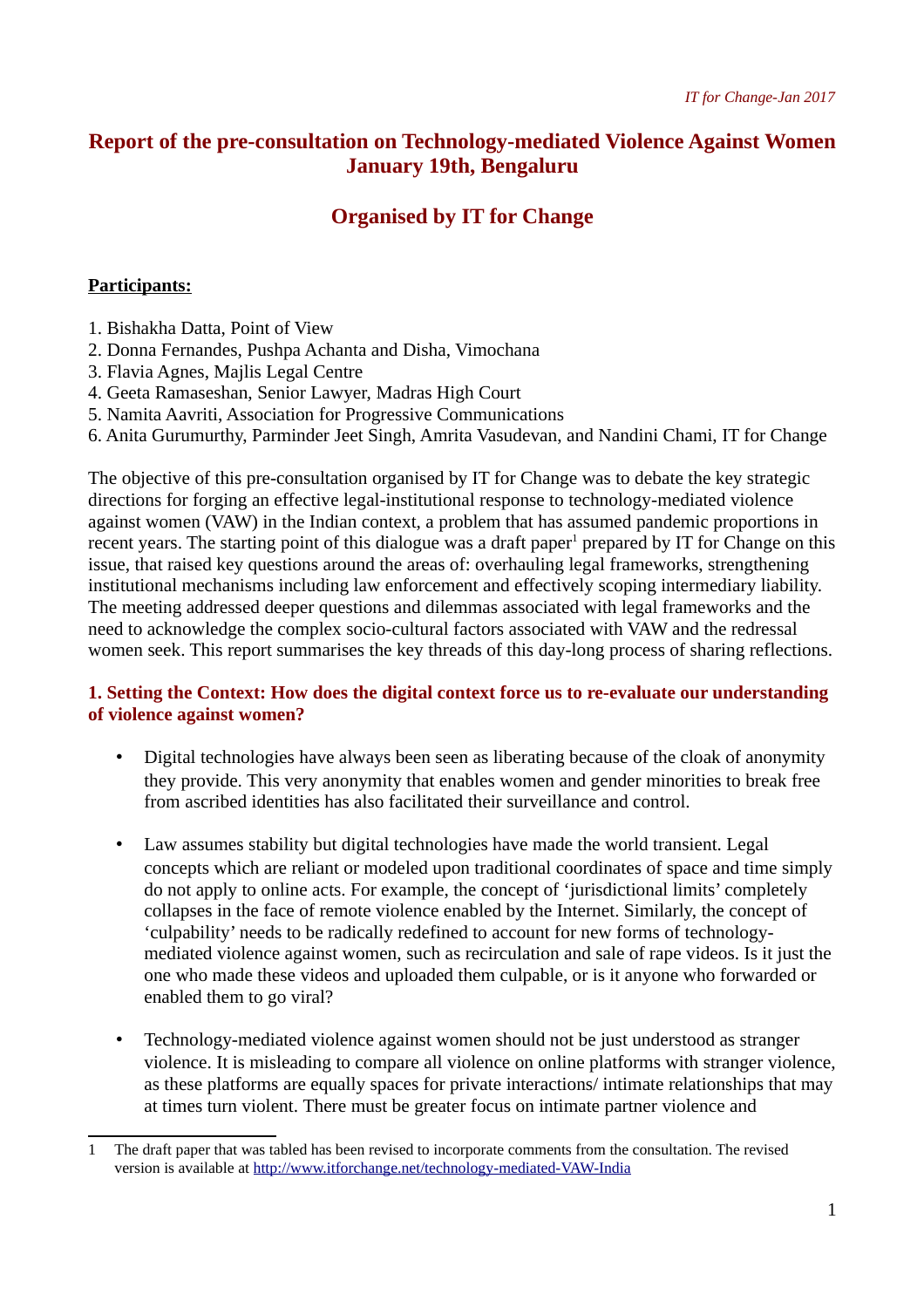surveillance within a relationship, especially its emerging technology-mediated forms. In the cases that come to Family Courts, this is becoming a key issue – especially issues pertaining to possession of intimate pictures.

• In the 2000's, technology-mediated violence against women was seen as an elite issue. But increasing digital diffusion has meant that it affects individuals across different classes and in both rural and urban areas.

#### **2. The existing legal framework: Where are the gaps?**

- In India, the law views violence against women as a 'private crime'. The systemic nature of violence against women is not acknowledged. Psychological harm caused by acts of technology-mediated violence is not adequately recognised. Also, the law does not adequately acknowledge generalised misogynistic abuse.
- As the IT Act was originally enacted to regulate e-commerce, it is geared to address financial crimes and hence its response to countering online violence against women is inadequate.
- Existing legal provisions rooted in a narrowly moral public decency framework end up penalising sexual expression, rather than tackling violence. For example, in Pune city, there was a case four adolescent boys sharing sexually explicit pictures with a friend, that unfortunately got leaked. The police booked the boys under IPC provisions for creating and circulating obscene content. This is not an isolated instance, but part of a larger trend. Research by Point of View has indicated that cases such as circulation of rape videos, nonconsensual circulation of sexual images, that should have been booked under Section 66 E of the IT Act that penalises non-consensual circulation of private images, end up being booked under Section 67 of the Act that punishes circulation of obscene material. This finding has also been corroborated by NCRB data. It is imperative that we transition from a starting point of morality to one of harm/ violation of consent when dealing with technology-mediated violence.

#### **3. Overhauling the legal framework: Areas for reform**

- When we shift from a morality to a privacy/harm framework in countering violence against women (including its technology-mediated forms), we need to find a way to effectively tackle the private harm it inflicts on specific individuals, and the public harm on society as a whole.
- It is important to remember that pushing for a new law can sometimes backfire, and we need to be cautious in our efforts in this direction. Firstly, the Indian feminist movement has many a time experienced how the campaign for a nuanced law ends up finally ushering in another piece of sledgehammer legislation that is quite unhelpful. Secondly, the campaign for legislative reform sometimes invokes a patriarchal backlash. For example, when the gay rights movement challenged Section 377 of the IPC in court, they ended up with a reinforcement/ return of a regressive legal provision criminalising homosexuality.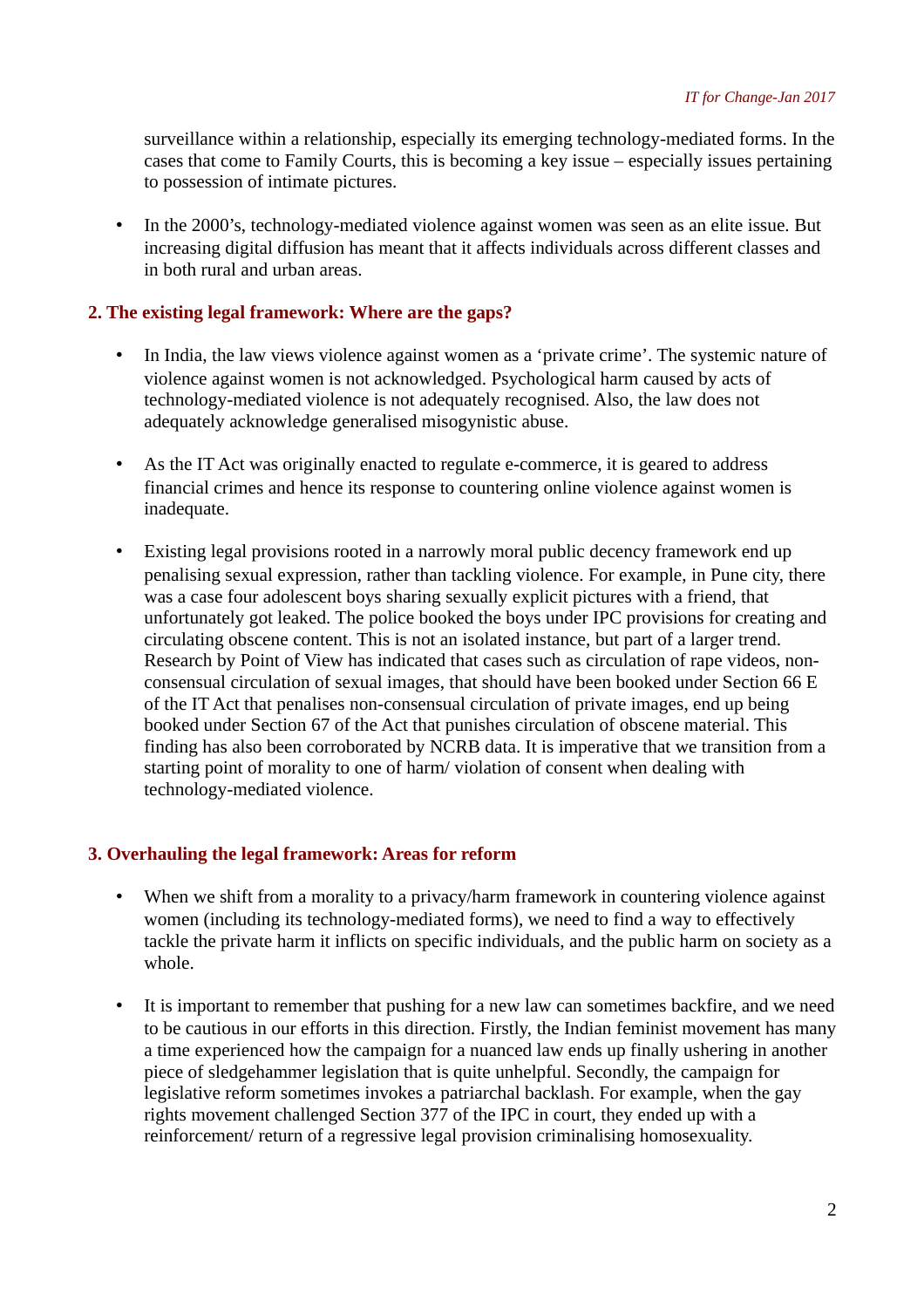- A law on gender-based hate speech may be a weapon in the hands of the state and of selfproclaimed cultural guardians. There is enough evidence of such manipulation of the existing section on hate-speech: Section 153A of the Indian Penal Code.
- It is not sufficient to look at one-off laws on specific forms of technology-mediated violence against women; a jurisprudence around digital constitutionalism must also be developed.
- The existing legal response is not effective. But the strategy to reform the IPC/other legal provisions, given the existing complexities in India, needs to be backed by larger process which first aims to build awareness and a broad consensus. Also, lobbying for strengthening institutional responses may be more effective than lobbying for a new law.
- The Evidence Act must be revisited so that producing secondary evidence that is electronic in nature does not become too cumbersome for complainants, in cases of technologymediated VAW. For instance: Section 65B of the Indian Evidence Act lays down the various conditions for the admissibility of electronic record, including a certificate identifying the electronic record as authentic that is signed by 'a person occupying a responsible official position in relation to the operation of the relevant device or the management of the relevant activities.' Further, the Supreme Court in Anvar P.V vs P.K.Basheer has categorically held that electronic records cannot be produced as secondary evidence without fulfilling the requirements of Section 65B. This may prove to be difficult for the victim.

## **4. Institutional mechanisms: New directions**

• There was a debate among the group on what institutional mechanisms should underpin the new legal framework on technology-mediated violence that we seek to move towards, as otherwise courts could get flooded with a flurry of new cases. Some held the view that we could borrow the UK arrangement of setting up civil society monitors to track child rights violations in online spaces. There were others who felt such a body would be toothless, and that it was better to opt for one of two options:

– set up an independent commission/authority with representatives from government and non-governmental organisations.

– adopt the model prescribed in New Zealand's *Harmful Digital Communications Act 2015*  of setting up an ombudsman-like authorised agency.

To avoid overreach of powers and excessive/arbitrary curbing of citizen-rights by this new body, it was felt that a network of civil society organizations could be set up to keep a check on it.

• State and/or civil society organisations should set up helplines to deal with cases of technology-mediated violence. In Pakistan, the Digital Rights Foundation has set up such a helpline.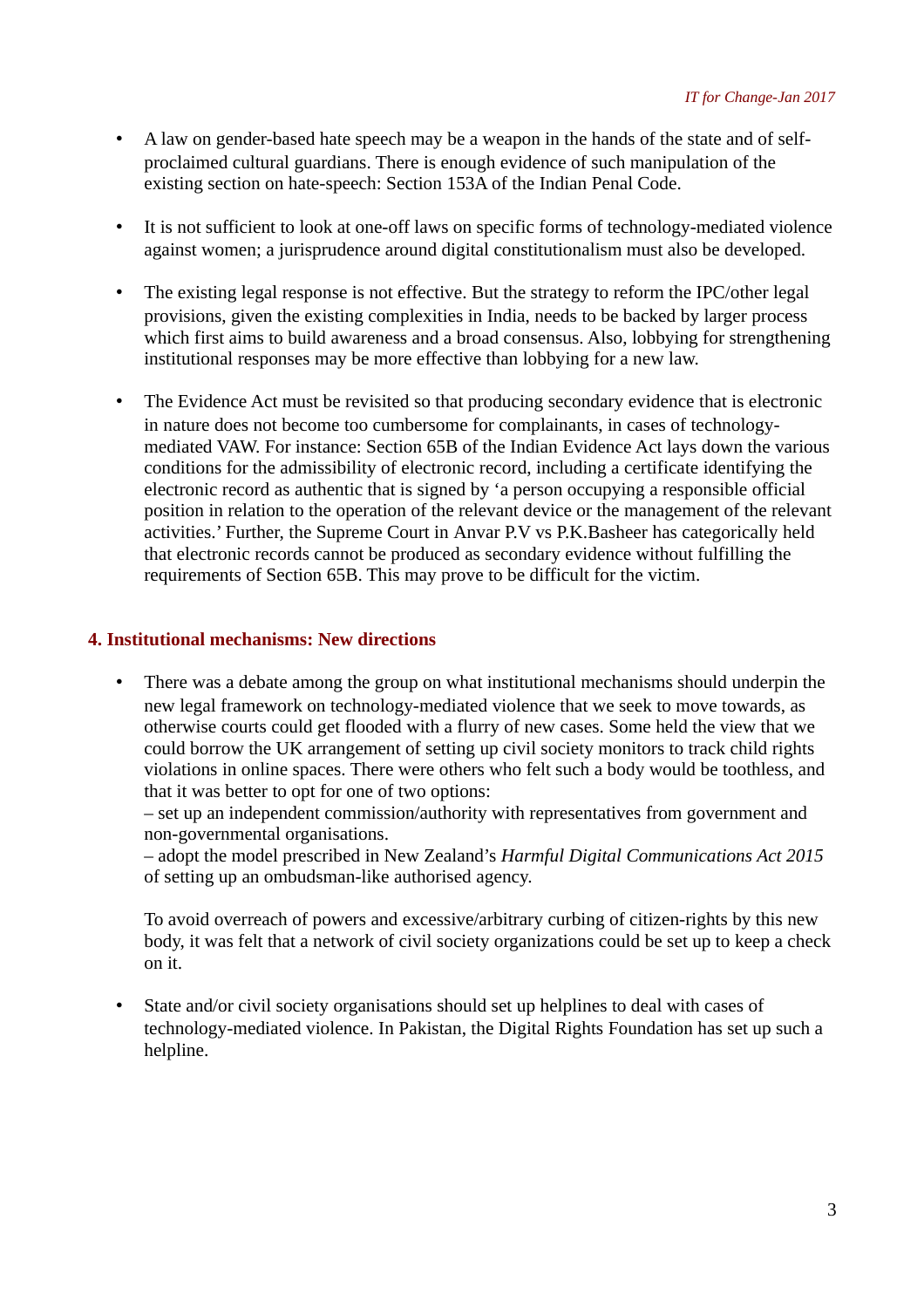### **5. Intermediary Liability: How best to manage this?**

- Considering that many a time women who encounter technology-mediated violence want immediate take-down of the specific piece of content that harms them, there were many in the group who opined that the current regime of intermediary liability in India that allows content-takedowns only on executive/judicial orders is extremely dis-satisfactory. While some felt that the way to address this situation was to opt for an arrangement similar to that of New Zealand (explained in Section 4), there were others who felt that it may be important to transition from a framework of intermediary liability to platform responsibility, by encouraging platforms to pro-actively manage user-complaints about online VAW, in the spirit of the UN Guiding Principles of Business and Human Rights. There were some members who disagreed with this view – citing both the horrendous track-record of platforms in protecting user-rights and questioning the very basis of privatising justice. If courts take time to deliver and we want to enhance the powers of online platforms to adjudicate in such cases, we are guilty of opting for the very arrangement that we criticise in offline spaces – going to *khap panchayats* rather than district courts, as they are more accessible! What everyone agreed with was the fact that Internet intermediaries are extremely powerful actors in online spaces, and their policies and actions determine the nature of freedom of speech and expression and the balancing of this right with that of freedom from violence – so there had to be some way of checking their power.
- Apart from the state and the intermediary, the user is the third actor in these situations. If a woman is being trolled online, it would be important for her to have her own allies and friends who can support her through words; enabling her to stand up to online mobs.

#### **6. Next steps: How can we take this agenda forward?**

- Organise a series of consultations in different cities, inviting women's rights groups, digital rights activists, new media organisations etc.
- Majlis' consultation on 'Negotiating Spaces' being planned for March 2017 can become a key space to take these debates forward.
- It may be important to form a core group who will be interested in developing a portal that provides information to women facing technology-mediated violence on how to seek redress; also gives them space to record their stories. There should be a community-facing element in its design that is able to spread awareness about this issue in creative ways – through digital comic strips, audios etc.
- Curate existing literature on technology-mediated violence against women to scope the areas in which more in-depth research is required. For example, technology-mediated intimate partner violence and its various dimensions has not been fully understood. The extent to which the IT Act is currently serving the cause of justice in cases of online VAW is not fully understood. Another area where more work is required is to understand how psychological/emotional violence-related provisions scattered across different legislation can be invoked in cases of technology-mediated violence. After scoping the existing